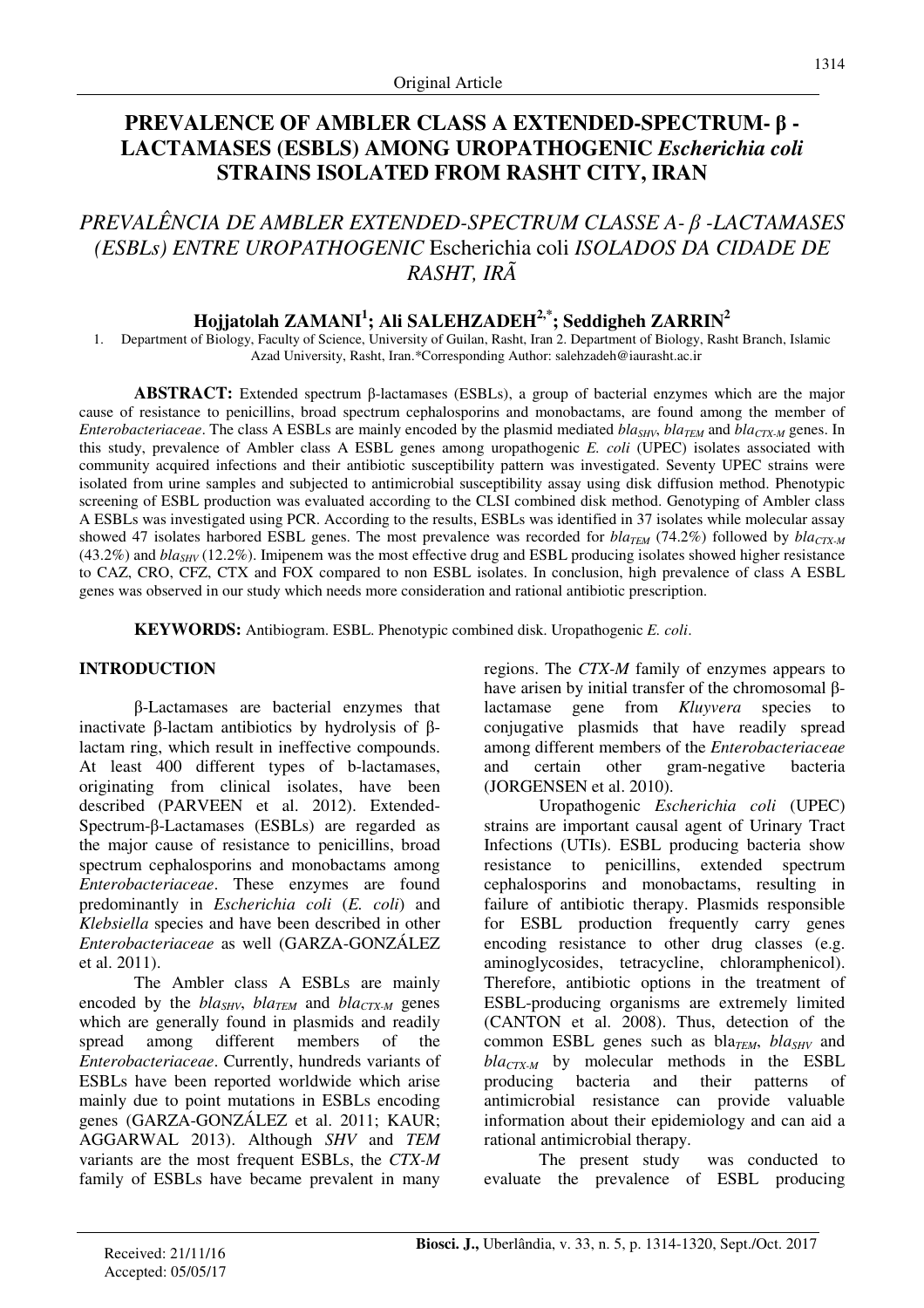uropathogenic *E. coli* and to detect the presence of  $bla_{TEM}$ ,  $bla_{SHV}$  and  $bla_{CTX-M}$  genes among ESBL producing isolates. In addition, antibiotic resistance profile of the isolates was investigated.

### **MATERIAL AND METHODS**

#### **Clinical isolates**

In this study 70 urinary *E. coli* isolates were collected from patients with community acquired infections referring to clinical laboratory of Rasht city (Iran) during the period of February 2015 to January 2016. Clinical isolates were obtained from patients within an age range of 17 and 66 years (mean age= 37.9 years). Fifty-three strains were isolated from females (with a mean age of 35.4 years), and the remaining were obtained from males (with a mean age of 46.4 years). Bacterial identification was performed by conventional biochemical methods and all isolates were stored at -70ºC in Tryptic Soy broth containing 20% glycerol for subsequent analysis.

#### **Antimicrobial susceptibility testing**

The isolates were tested for their antimicrobial susceptibilities by the Kirby-Bauer disc diffusion technique according to the Clinical and Laboratory Standards Institute (CLSI) guideline using the following antibiotics(CLSI 2012): Ceftazidime (30 µg), Cefazoline (30 µg), Imipenem (10 µg), Ceftriaxone (30µg), Cefotaxime (30µg), Piperacillin (100µg), Nalidixic acid (30µg), Ciprofloxacin (5µg), Cefoxitin (30µg). *E. coli* ATCC 25922 and *E. coli* ATCC 35218 were used as the reference strains to control the quality of the applied antimicrobial agents (CLSI 2012).

### **Phenotypic detection of ESBLs**

The ESBL phenotypic detection test was performed using the combination disc method on all isolates. Briefly, a disc of ceftazidime (30 µg) alone and ceftazidime + clavulanic acid  $(30 \text{ µg}/10 \text{ µg})$ were placed at a distance of 25 mm, center to center, on a Muller Hinton Agar (MHA) plate inoculated with a bacterial suspension of 0.5 McFarland turbidity standards and incubated overnight at 37°C. An increase in the inhibition zone diameter of 5 mm for a combination disc versus ceftazidime disc alone confirmed ESBL production (CLSI 2012). According to the CLSI guideline, cefotaxim could also be used instead of ceftazidime in the phenotypic detection assay (CLSI 2012).

#### **Molecular identification of ESBL genes**

Polymerase Chain Reaction (PCR) was employed to detect *blaSHV*, *blaTEM* and *blaCTX-M* genes among all 70 UPEC isolates. Bacterial plasmid extraction was performed using Viogene® plasmid DNA extraction kit according to the manufacturer's protocol. Briefly, the isolates were grown in Luria broth (Merck, Germany) overnight at 37ºC, centrifuged at 8000rpm for 10 minutes. The supernatant was discarded and the pellet was resuspended in 200 µL MX buffer. Then, 250 µL of  $MX_2$  buffer was added and incubated for 1-2 minutes at room temperature in order to lyse bacterial cells. After that,  $MX_3$  buffer (350  $\mu$ L) was added to neutralize the lysates. The cell lysates were centrifuged at 10000  $\times g$  for 5 min and plasmid DNA precipitated by WN buffer and purified using spin columns.

The master mix for the PCR was prepared as follows:  $3\mu$ L of  $10\times$  PCR buffer,  $3\mu$ L of  $25m$ M MgCl2, 3µLof 10mM dNTP mix, 0.5µL of Taq DNA Polymerase , 9.5µL of MilliQ water and 1µL of each of the forward and reverse primers. Finally, 4µL of each DNA template was added in the corresponding tubes to make up the final reaction volume of 25µL. The PCR primer pairs used in this study were presented in Table 1.

| Target<br>gene       | Primers $(5'-3')$                                                        | Size of<br><b>PCR</b><br>product<br>(bp) | Reference               |
|----------------------|--------------------------------------------------------------------------|------------------------------------------|-------------------------|
| $bla$ <sub>TEM</sub> | F: TCC GCT CAT GAG ACA ATA ATA ACG<br>R: TTG GTC TGA TGA CAG TTA CCA ATG | 930                                      | (Kiratisin et al. 2008) |
| $bla_{SHV}$          | F: TGG TTA TGC GTT ATA TTC GCC<br>R: GGT TAG CGT TGC CAC TGCT            | 868                                      | (Park et al. 2006)      |
| $bla_{CTX-M}$        | F: TCTTCCAGAAGGAATCCC<br>R: CCGTTTCCGCTATTACAAAC                         | 909                                      | (Kiratisin et al. 2007) |

**Table1.** Primer pairs used for amplification of Ambler class A ESBL genes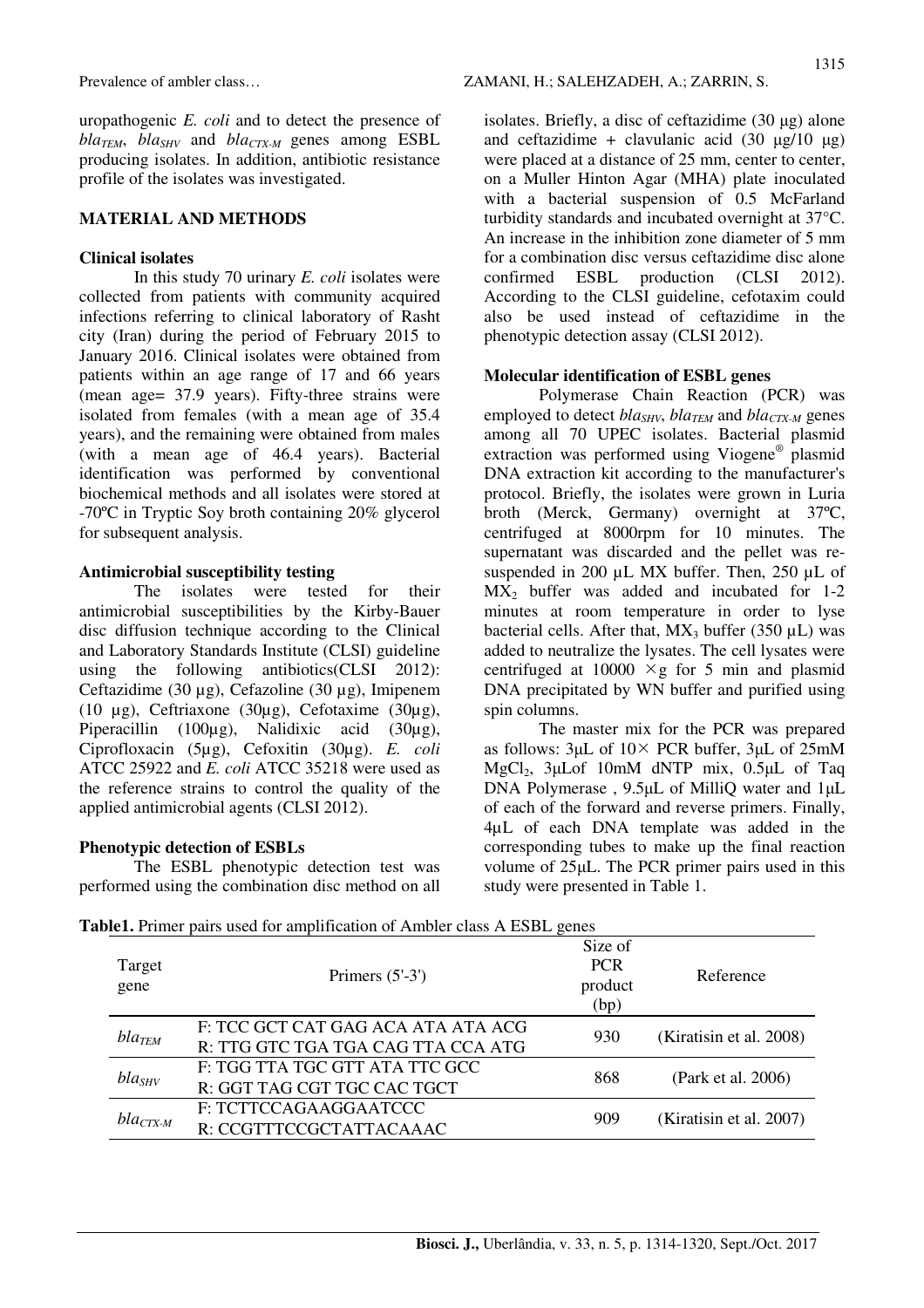The reaction mix was incubated at 94ºC for 5 min followed by 30 cycles of PCR, denaturation for 50 s at 94 ºC, primer annealing at 53 ºC for both  $bla_{SHV}$  and  $bla_{TEM}$  and 54°C for  $bla_{CTX-M}$  for 30 s and polymerization at 72 ºC for 1 min, was conducted. The polymerization was concluded by an extension period of 10 min at 72 ºC. Then, PCR products were mixed with 3µL Power load DNA stain and were visible after electrophoresis in a 1% agarose gel in TBE buffer and under UV transillumination.

### **RESULTS**

#### **Clinical isolates**

A total number of 70 UPEC strains were isolated from UTIs. The majority of the isolates

associated to women's UTI (63 isolates), whereas only 7 UPEC were isolated from men's urine samples.

#### **Antibiotic susceptibility profile**

Among 70 UPEC isolates, 25 isolates (35.7%) displayed resistance to at least three cephalosporines  $(3<sup>rd</sup>$  and  $4<sup>th</sup>$  generations). None of isolates were piperacillin susceptible while imipenem was found to be the most efficient antibiotic with 88.6 % susceptibility of the isolates. In addition the isolated strains indicated 50% and 64.28% resistance to ciprofloxacin and nalidixic acid, respectively. The antibiotic susceptibility patterns of the isolates were presented in Table 2.

|  |  | Table 2. antimicrobial drug resistance among the isolates. |  |  |
|--|--|------------------------------------------------------------|--|--|
|  |  |                                                            |  |  |

| <b>ESBL</b> genes   | Prevalence<br>(n) | Antibiotic Resistance $(\%)$ |         |         |         |         |                 |            |             |            |
|---------------------|-------------------|------------------------------|---------|---------|---------|---------|-----------------|------------|-------------|------------|
|                     |                   | $CAY^*$                      | $CRO^*$ | $CFZ^*$ | $CTX^*$ | $FOX^*$ | NX <sup>1</sup> | <b>PIP</b> | <b>CIPX</b> | <b>IPM</b> |
| <b>ESBL</b> strains | 47                | 42.5                         | 59.5    | 55.3%   | 44.6    | 40.4    | 63.8            | 87.2       | 53.2        | 10.6       |
| Non ESBL<br>strains | 23                | 21.7                         | 34.7    | 26.0%   | 17.4    | 21.7    | 65.2            | 91.3       | 47.8        | 150        |

CAZ, ceftazidime; CRO, ceftriaxone, CFZ, cefazolin; CTX, cefotaxime; FOX, cefoxitin NX, Nalidixic acid*;* PIP, piperacillin; CIPX, ciprofloxacin; IPM*,* imipenem*;*\*Significant with P value less than 0.01.

#### **Prevalence of ESBLs**

ESBLs production among UPEC isolates was evaluated using phenotypic confirmatory test (Fig 1). According to the results, ESBL was noted in 37 isolates (52.8%). Prevalence of Ambler class A ESBL genes was investigated among all 70 isolates and the results were compared to the results from phenotypic test. Molecular detection of ESBL genes among UPEC isolates showed that  $67.1 \%$  (n= 47) of the isolates harbor at least one ESBL genes. Our

results indicated that the *blaTEM* was the most prevalent ESBL gene (50%) while the least frequency was observed for *blaSHV* (8.5%). The molecular characterization revealed that 22.8 % of isolates possessed the *blaCTX-M* gene alone, while 35.7% and 8.5% of the isolates had *blaTEM* and *blaSHV* genes alone, respectively. The *blaCTX-M* and  $bla_{TEM}$  genes together were found in 10% of isolates and 4.2%



**Figure 1.** Screening of ESBLs producers by phenotypic combined disk assay. CAZ: ceftazidime; CA: clavulanic acid.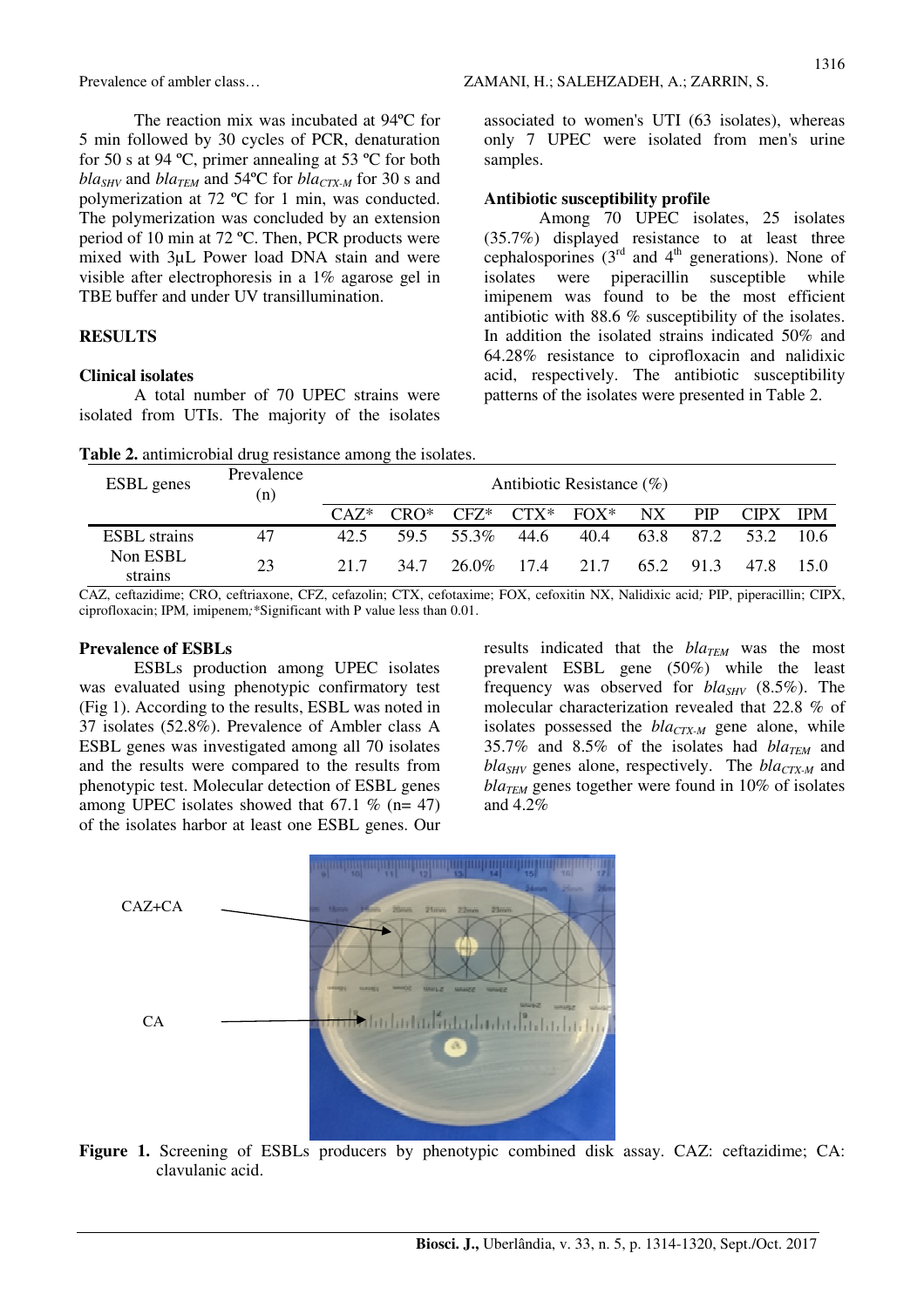

**Figure 2.** Prevalence of different ESBL genes among the isolates had *blaTEM* and *blaSHV* together. In addition, only one isolate harbored both *blaCTX-M* and *blaSHV* and none of isolates harbored all the three ESBL genes (Figures 2 and 3).



**Figure 3.** PCR amplification of Ambler class A ESBL genes. M: 100bp DNA ladder; 1: negative control; 2: *blaCTX-M* gene (909 bp) ; 3: *blaTEM* gene (930 bp); 4: *blaSHV* gene (868 bp).

### **DISCUSSION**

The emergence of ESBL genes mediated drug resistance has been increased worldwide. Overuse of broad spectrum antibiotics such as the second, third and fourth generation cephalosporins and other β-lactams could be associated with increase of ESBL producing strains. Infections caused by such pathogens often limit therapeutic options and cause treatment failures (ROSSOLINI et al. 2007; ZAHAR et al. 2009). The effective control of infections and reduction of the occurrence of drug-resistant bacterial strains, it is imperative to investigate the current status of antibiotic resistance as well as the mechanisms which are involved in drug resistance.

High prevalence of ESBLs among *enterobacteriaceae* causing human infections in Iran has been reported by several researchers (FEIZABADI et al. 2010; RIYAHI ZANIANI et al. 2012). In our study, prevalence of ESBLs among UPEC isolates was investigated by CLSI phenotypic confirmatory assay and the ESBL genes were also genotyped using molecular assay. According to the phenotypic confirmatory test, only 52.8% of the isolates were identified as ESBL producers while molecular analysis detected at least one ESBL genes in 67.1% of the isolates. There are multiple mechanisms of resistance to β-lactam antibiotics in a single isolate (BUSH et al. 2011; DRIEUX et al. 2008). Co-existence of ESBLs with chromosomal cephalosporinases, plasmid mediated AmpCs and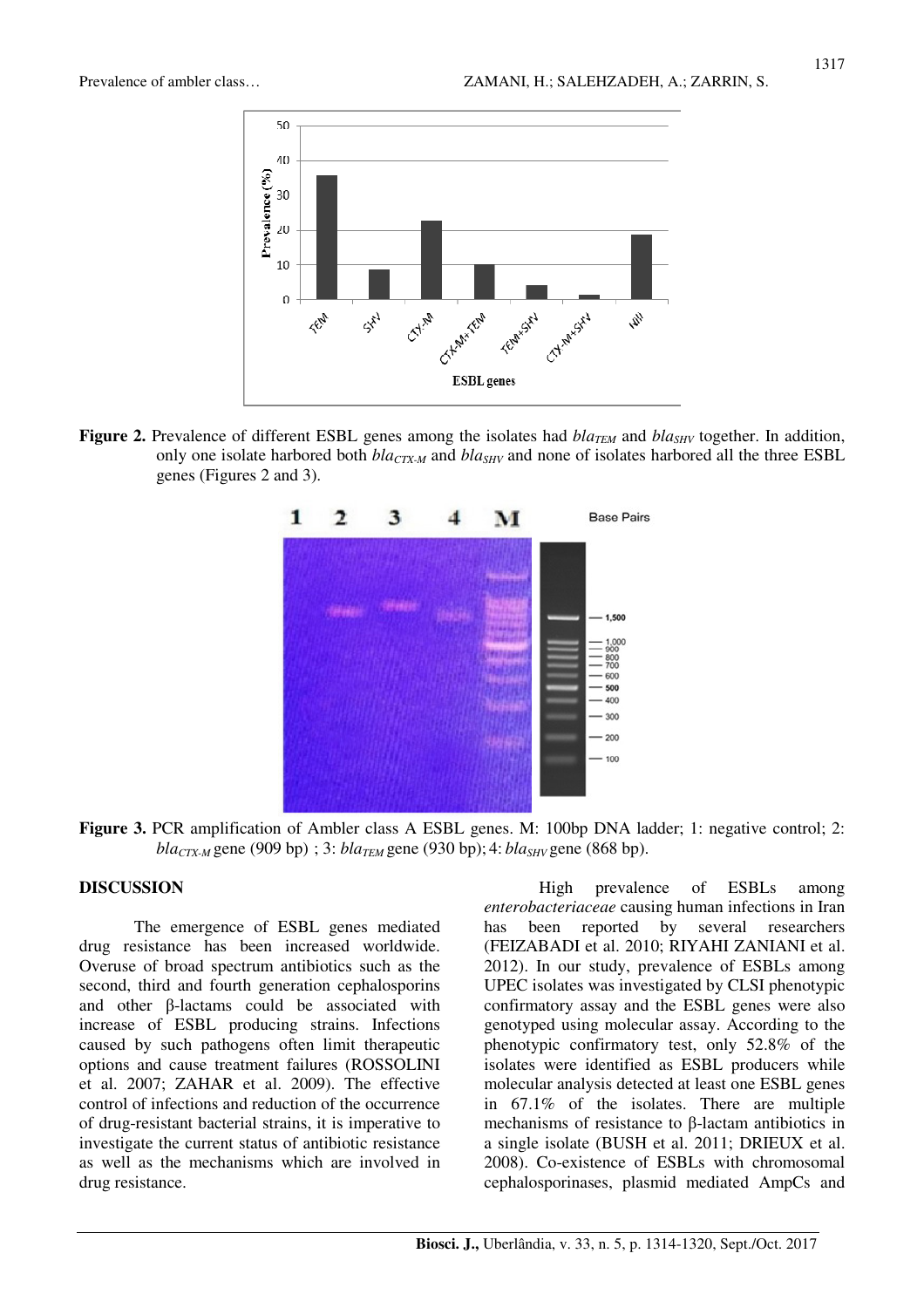carbapenemases may complicate the phenotypic detection of ESBLs (POULOU et al. 2014; TZELEPI et al. 2008). Thus, the lower sensitivity of phenotypic assay could be attributed to the expression of other β-lactamases and repression of ESBL genes. The expression of the non ESBL βlactamases can mask the presence of ESBLs, so that, in terms of phenotypic screening, the prevalences of ESBLs may be underestimated (GARREC et al. 2011; JEONG et al. 2008). Therefore, molecular detection of ESBL genes is a more accurate method compared to the phenotypic screening assay.

This study documented that there was significant difference in antibiotic resistance pattern between ESBL and non ESBL strains. ESBL producing strains displayed significantly higher resistance to ceftazidim (CAZ), ceftriaxone (CRO), cefazolin (CFZ), cefotaxime (CTX) as well as cefoxitin (FOX), while, there was no significant difference in resistance to other antibiotics. In addition, imipenem (IMP) was found as the most effective antibiotic against UPEC isolates. In addition, higher resistance rate to ciprofloxacin among ESBL producing UPEC isolates was observed in our study. ESBL genes are often cotransferred with plasmid-mediated fluoroquinolone and aminoglycoside resistance genes, which results in multidrug resistance of the isolates (CARATTOLI, 2009).

The types and frequencies of ESBL production by members of the *Enterobacteriaceae* have significantly changed recently. *bla<sub>SHV</sub>* and  $bla<sub>TEM</sub>$  derived ESBLs have arisen from mutations in

the very common genes that encode TEM-1 and SHV-1 enzymes (Jacoby and Munoz-Price 2005). In this study we reported the prevalence of  $bla_{TEM}$  and *blaSHV* genes to be 74.2 and 12.2% respectively. This finding was higher than the values reported by Riyahi Zaniani et al. (RIYAHI ZANIANI et al., 2012) who reported a prevalence of  $bla_{TEM}$  and *blaSHV* ESBL genes in *E. coli* isolates around 13.4 and 0% respectively. The new group of ESBLs, the *blaCTX-M* family, has rapidly emerged and become the predominant ESBL type in many parts of the world (PATERSON et al. 2003; PITOUT; LAUPLAND 2008). In our study we found *blaCTX-M* was the second dominant ESBL gene with the prevalence of 43.2%. This was not in accordance with the results reported by Yazdi et al. (2012) and Nakhaei Moghaddam et al. (2012) who reported a significantly higher prevalence of *blaCTX-M* among pathogenic *E. coli* strains. Thus, our study indicated that the prevalence of different ESBL genes varies in different geographic areas.

The high prevalence of ESBL genes among UPEC strains is a major challenge which needs more consideration. In addition, although phenotypic assay is an easy, time-saving and cost effective method, the molecular assay is more accurate and reliable. In our study, we determined prevalence of different ESBL genes among UPEC isolates as well as their antibiotic susceptibility profile. However, lack of molecular sub-typing of each ESBL genes is the limitation of our work which needs more investigation in future.

 **PALAVRAS-CHAVE:** Antibiograma. ESBL. Discos combinados fenotípicos. Uropathogenic E. coli.

**RESUMO:** As β-lactamases de espectro alargado (ESBLs), um grupo de enzimas bacterianas que são a principal causa de resistência às penicilinas, cefalosporinas de largo espectro e monobactamas, encontram-se entre os membros das Enterobacteriaceae. As ESBLs de classe A são principalmente codificadas pelos genes *blaSHV*, *blaTEM* e *blaCTX-M* mediados por plasmídeo. Neste estudo, foi investigada a prevalência dos genes ESBL de classe A de Ambler entre isolados de *E. coli* uropatogênicos (UPEC) e seu padrão de suscetibilidade aos antibióticos. Setenta cepas UPEC foram isoladas a partir de amostras de urina e submetidas a ensaio de susceptibilidade antimicrobiana utilizando o método de difusão em disco. O rastreio fenotípico da produção de ESBL foi avaliado de acordo com o método de disco combinado CLSI. A genotipagem de ESBL de classe A de Ambler foi investigada usando PCR. De acordo com os resultados, as ESBLs foram identificadas em 37 isolados enquanto que o ensaio molecular mostrou 47 isolados portadores de genes ESBL. A maior prevalência foi registrada para *blaTEM* (74,2%), seguida de *blaCTX-M* (43,2%) e *blaSHV* (12,2%). O imipenem foi o fármaco mais eficaz e os isolados produtores de ESBL apresentaram maior resistência a CAZ, CRO, CFZ, CTX e FOX em comparação com os isolados não ESBL. Em conclusão, a alta prevalência de genes ESBL de classe A foi observada em nosso estudo, que necessita de maior atenção e prescrição de antibióticos racionais.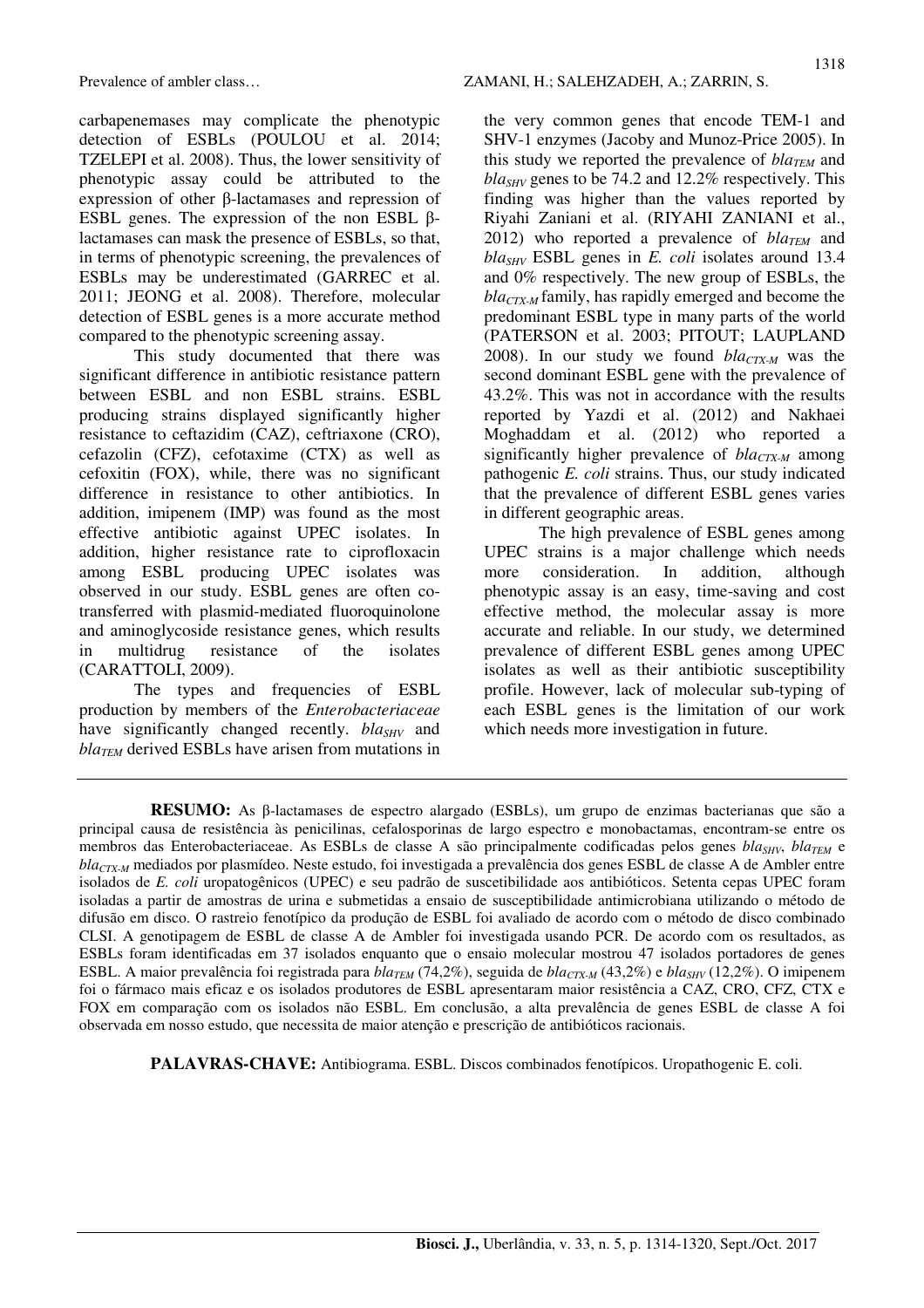### **REFERENCES**

BUSH, K.; FISHER, J. F. Epidemiological expansion, structural studies, and clinical challenges of new lactamases from Gram-negative bacteria. **Annu. Rev. Microbiol**., v. 65, p. 455–478, 2011. https://doi.org/10.1146/annurev-micro-090110-102911

CANTON, R.; NOVAIS, A.; VALVERDE, A.; MACHADO, E.; PEIXE, L.; BAQUERO, F. Prevalence and spread of extended-spectrum blactamase- producing Enterobacteriaceae in Europe. **Clin. Microbiol. Infect**., v. 14, n. 1, p. 144–153, 2008. https://doi.org/10.1111/j.1469-0691.2007.01850.x

CARATTOLI, A. Resistance plasmid families in *Enterobacteriaceae*. **Antimicrob. Agents Chemo**., v. 53, p. 2227–2238, 2009. https://doi.org/10.1128/AAC.01707-08

CLSI . Susceptibility Testing; Twenty-Second Informational Supplement M100-S22, v. 32, n. 3, 2012.

DRIEUX, L.; BROSSIER, F.; SOUGAKOFF, W.; JARLIER, V. Phenotypic detection of extended spectrum βlactamase production in *Enterobacteriaceae*: review and bench guide. **Clin. Microbiol. Infect**., v. 14, n. 1, p. 90–103, 2008. https://doi.org/10.1111/j.1469-0691.2007.01846.x

FEIZABADI, M. M.; MOHAMMADI-YEGANEH, S.; MIRSALEHIAN, A.; AZIMI, P.; MIRAFSHAR, S. M.; MAHBOOBI, M. Genetic characterization of ESBL-producing strains of Klebsiella pneumoniae from Tehran hospitals. **J. Infect. Dev. Ctries**., v. 4, p. 609-615, 2010. https://doi.org/10.3855/jidc.1059

GARREC, H.; DRIEUX-ROUZET, L.; GOLMARD, J. L.; JARLIER, V.; ROBERT, J. Comparison of nine phenotypic methods for detection of extendedspectrum β-lactamase production by *Enterobacteriaceae*. **J. Clin. Microbiol**., v. 49, p. 1048–1057, 2011. https://doi.org/10.1128/JCM.02130-10

GARZA-GONZALEZ, E.; IBARRA S. I.; LIACA-DIAZ J. M.; GONZALEZ G. M. Molecular characterization and antimicrobial susceptibility of extended-spectrum β-lactamase-producing Enterobacteriaceae isolates at a tertiary-care centre in Monterrey, Mexico**. J. medic. Microbial.**, v. 60, n. 1, p. 84-90, 2011. https://doi.org/10.1099/jmm.0.022970-0

JACOBY, G. A.; MUNOZ-PRICE, L. S. The new ß-lactamases. **N. Engl. J. Med.**, v. 352, p. 380–391, 2005. https://doi.org/10.1056/NEJMra041359

JEONG, S. H.; SONG, W.; PARK, M. J.; KIM, J. S.; KIM, H. S., BAE, I. K. Boronic acid disk tests for identification of extended-spectrum β-lactamase production in clinical isolates of Enterobacteriaceae producing chromosomal AmpC β-lactamases. Int. J. Antimicrob**. Agents**., v. 31, p. 467–471, 2008. https://doi.org/10.1016/j.ijantimicag.2007.12.014

JORGENSEN, J. H.; MCELMEEL, M. L.; FULCHER, L. C.; ZIMMER, B. L. Detection of CTX-M-Type extended-spectrum beta-lactamase (ESBLs) by testing with MicroScan overnight and ESBL confirmation panels. **J. clinic. Microbial**., v. 48, n. 1, p. 120-123, 2010. https://doi.org/10.1128/jcm.01507-09

KAUR, M.; AGGARWAL, A. Occurrence of the CTX-M, SHV and the TEM genes among the extended spectrum β-lactamase producing isolates of enterobacteriaceae in a Tertiary Care Hospital of North India. **J. clinic. Diagnos. Res.**, v. 7, n. 4, p. 642, 2013. https://doi.org/10.7860/jcdr/2013/5081.2872

KIARASTIN, P.; APISARNTHANARAK, A.; LAESRIPA, C.; SAIFON P. Molecular characterization and epidemiology of extended-spectrum-lactamase producing *Escherichia coli* and *Klebsiella pneumonia* isolates causing health care-associated infection in Thailand, where the CTX-M family is endemic**. Antimicrob. Agents Chemo**., v. 52, p. 2818-24, 2008. https://doi.org/10.1128/AAC.00171-08